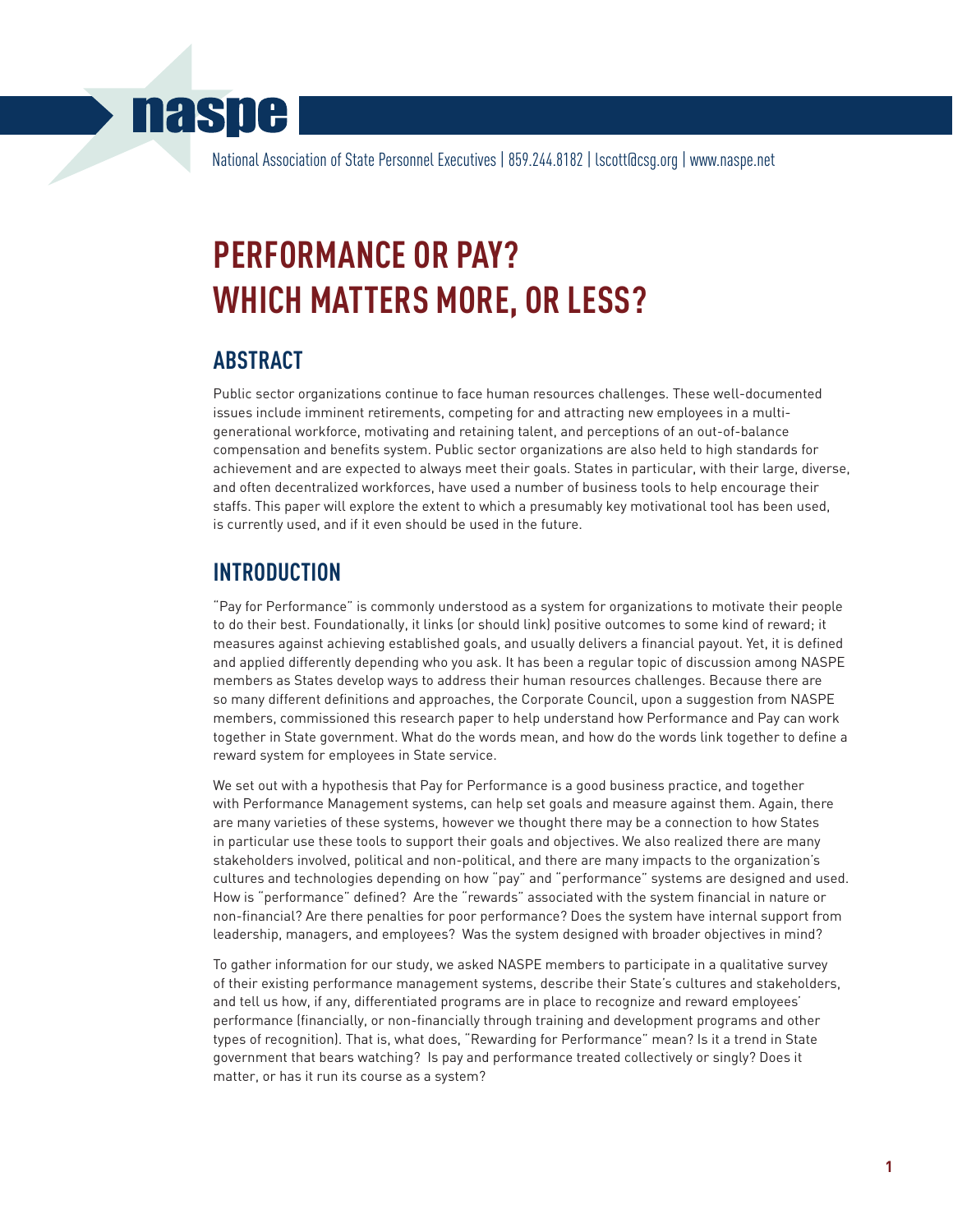### **naspe**

Response was strong; we received contributions from the following 21 States:

| Alaska    |
|-----------|
| Colorado  |
| Delaware  |
| Georgia   |
| Louisiana |
|           |

Alaska Maine Ohio Utah Montana **Oklahoma** Washington New Jersey Pennsylvania West Virginia New Mexico South Carolina Wyoming North Carolina South Dakota North Dakota Tennessee

### **CULTURE**

Broadly speaking, an organization's culture is its behaviors, its approach to addressing and resolving problems, and its way of working both with each other and with its stakeholders. A majority of survey participants from the responding States recognized that the systems currently in place for recognizing and rewarding performance (good or bad), are driven and supported by their State's culture. They mostly agreed that recognizing positive results was a good idea, either monetarily or non-monetarily (what we term generally as "reward"), and that if any changes were to be made in the recognition, performance management, and/or pay system(s), the culture would also need to change. Support from the Governor for culture and reward changes was viewed as critical; three responding States identified they had this level of commitment.

Some respondents link "Pay" and "Performance" together very tightly, so it really defines the culture of what's valued and what's paid for. Indeed, for one "…rewarding means merit increases…," and for another, "...the code enables it...so a mid-acceptable or higher rating  $\leftarrow$  on an employee's annual review-> gets a merit increase." Elsewhere, one respondent noted that more research is necessary to develop objective criteria that could be used to set goals, measure against them, and match up suitable rewards. We have found in our research that these tight linkages in turn create a culture of expectancy, where the "reward" translates directly to an annual pay raise (if the defined level is met). If there isn't a good attitude present where better performance, or any performance, will result in any meaningful changes in anything (the work, the money, etc.), then it's likely that change just won't happen. Of course, the absence of funding for many respondents means that any performance management system tied to rewards matters little to employees; this too affects the attitude and culture.

Decentralization and union environments also have an effect on an organization's behaviors. One respondent pointed out that without a centralized approach to measuring against broader goals, and with each agency running their own system, the unevenness can discourage high levels of performance. Hard-fought negotiations on other important issues not related to job performance (e.g., benefits, working conditions) can also create an attitude where meeting high goals, or any goals, is not as valued, therefore not as strongly pursued.

Technology and systems also play a part in how employees react to and work in their environment. One respondent said, "…there's no tracking for reviews" and "…managers aren't accountable." This combined with lack of funding for any meaningful increase in pay makes it hard to change attitudes and for the organization to show its commitment. On the other hand, another State is blending tailored competencies and clear job goals into ratings and regular reviews that feed salary calculations. The opinion is that applying "serious money" to salary increases is encouraging employees to go above and beyond formal job requirements (that is, they apply discretionary effort) and they stay committed to the organization. This appears to be a reaction to a monetary reward; the literature is rich with instances of how we behave when money is at stake.

This is not to say that the absence of any performance management and/or pay system creates bad attitudes, bad cultures, or low-performing organizations. Or that the promise of money creates positive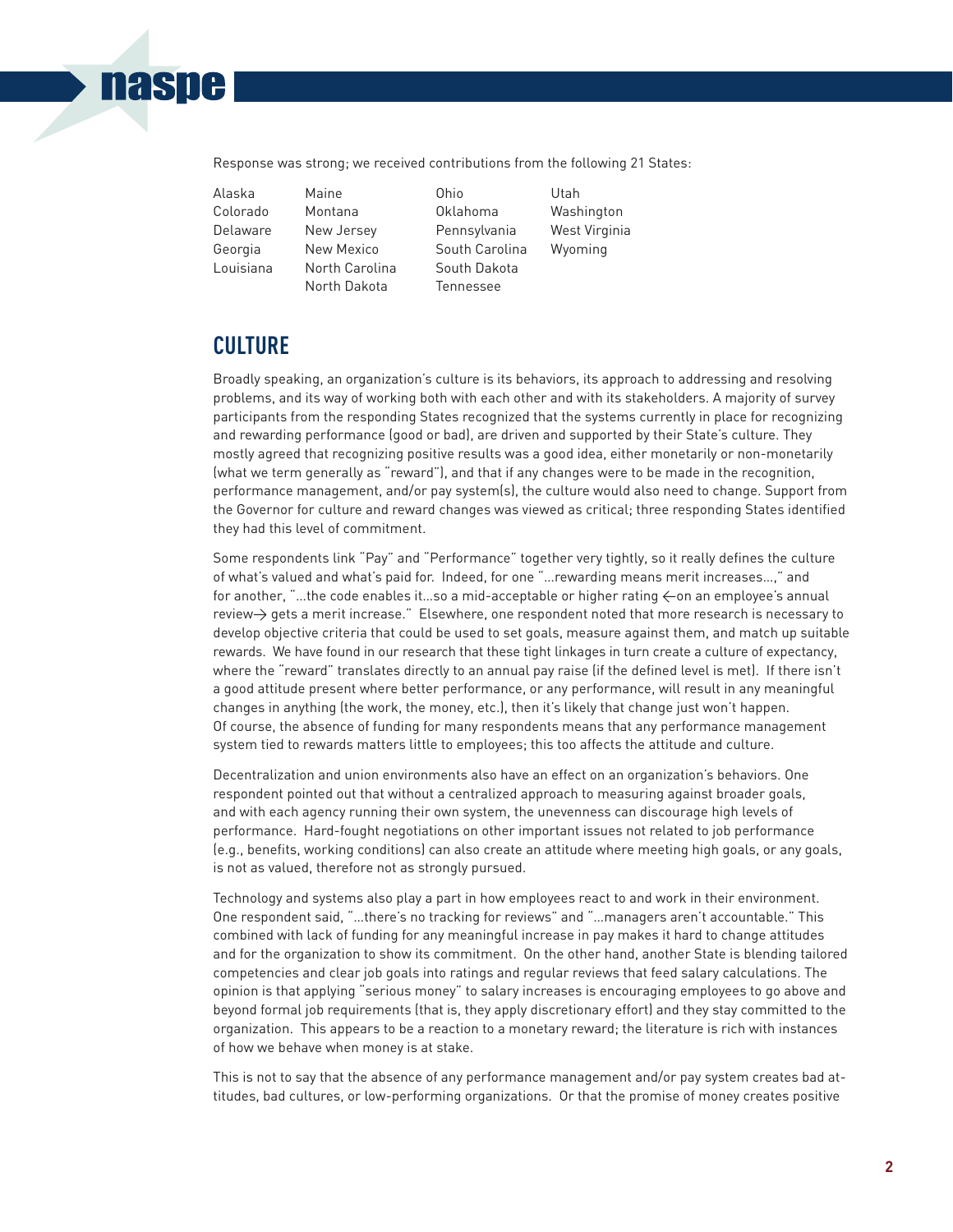attitudes or positive outcomes. To support our hypothesis, though, we were looking for some correlations between recognition and reward that can create a healthy, sustainable environment to help address States' current human resource challenges and working through encouragement and reinforcement, show employees that the culture of the organization truly values them for what they do. What we found is that the organizations' behaviors have a profound effect on the attitudes, performance, and engagement of the workforce.

#### **FINANCIAL REWARDS**

**naspe** 

We believed that performance management and linking reward to performance are good business practices. Recognizing and rewarding performance can be appropriate through monetary compensation as a means to encourage and reinforce meeting or exceeding agreed upon performance expectations. The reward should be commensurate with performance and those who perform better than expectations should receive higher levels of reward and recognition. However, experience shows that the "reward" or "pay" part of pay for performance has been and continues to be the challenge. The responses from survey participants showed three main groupings of thought and experience regarding a financial reward for performance:

 **Group 1:** States that don't deliver a financial reward and is unlikely to be implemented in the known future. The main reasons were a strong union presence, the lack of a sound performance management process, and a sense of "we haven't had money for employee compensation for years," so there was some expression of "why bother." This ties to the cultural aspects of organizations discussed above.

 **Group 2:** States where linking a financial reward to performance is a priority of leadership, it has their commitment, and the implementation of this commitment is in its formative stages. Wisely, a number of these States are focusing on getting the performance management element of "pay for performance" working effectively before creating the link to pay. Also in this category are States that are delivering a financial reward for strong performance, but seek to have a greater differentiation between the level of performance and the reward. For example, in a State that has three levels of performance, when less than 1% of performance ratings is in the "needs improvement" rating category and the amount of pay for performance is the same for the other two ratings, they are assessing the value of this financial reward on motivation, attraction, and retention. That is, is this truly "pay for performance?"

 **Group 3:** States that have successfully implemented pay for performance and deliver differentiated levels of financial reward, taking into account both the quality of performance and the current pay of the employee relative to market.

If this third grouping is an example of how to successfully link financial reward and performance, what are some characteristics of the design of their pay for performance programs that make them successful? Will it work everywhere? Survey responses supplemented by research shows that these programs have the following characteristics:

- The link between financial reward and performance is included as a clear statement in the State's compensation philosophy.
- Executive branch leadership works hard at educating Legislative branch leadership on the importance of funding compensation on a dollar basis, not on a percentage basis to enable true differentiation of rewards by performance level. One State said, "We needed to move away from percents as soon as it was known that the legislature had appropriated 3% for employee compensation; all employees had an expectation they would get a 3% increase."
- The performance management process continued to be used effectively, even in the "down" years when there was no appropriation for employee compensation.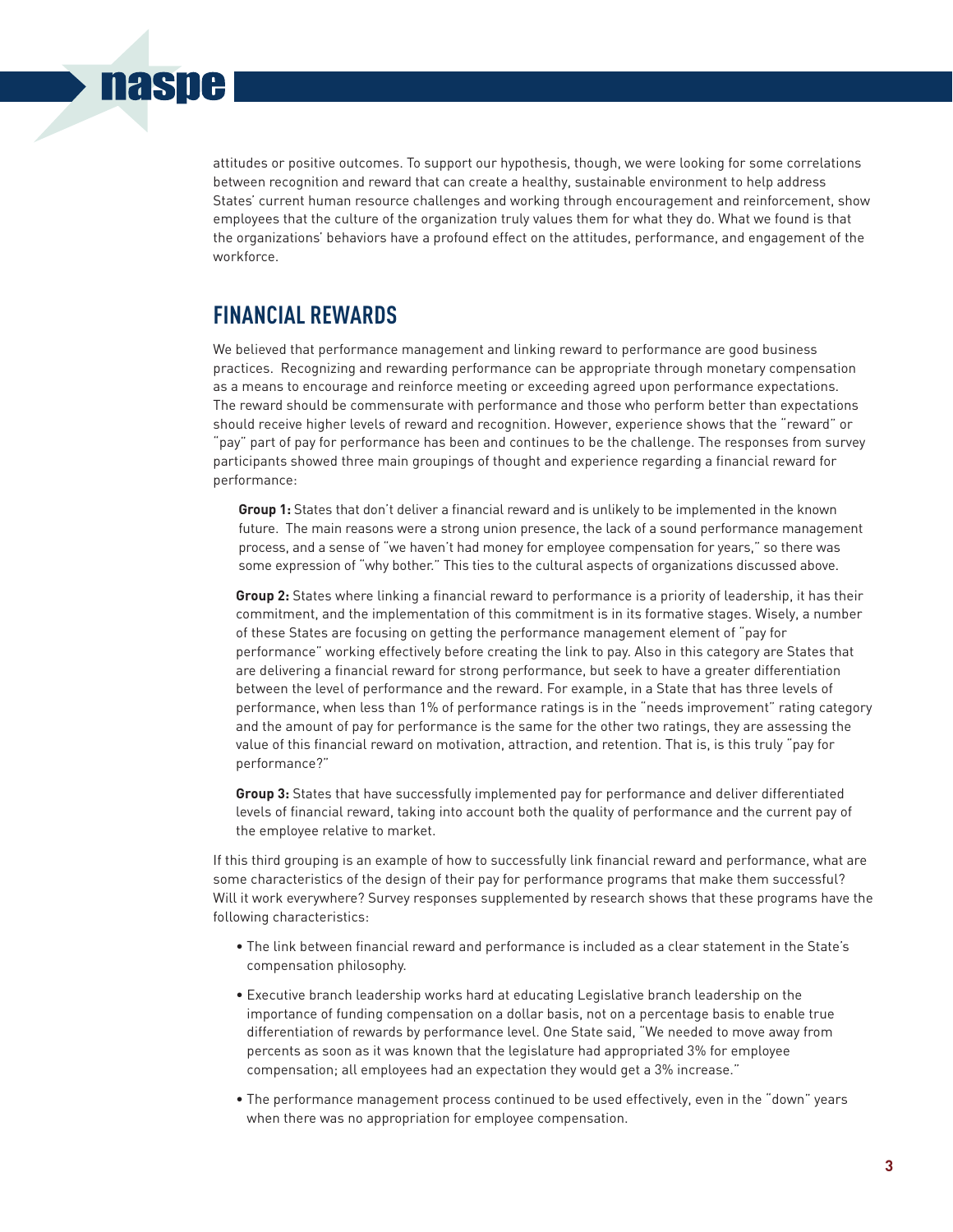• There are tools and support in place so the system is used.

To ensure that salary increase dollars recognize performance against standards, relativity of the employee's pay to the market, and provides for true differentiation, one State designed a pay delivery matrix. Here's how it works: an employee who demonstrates a high level of performance and is paid in lower quartiles than the expected market value for their job (or the "market policy position"), would receive a higher raise than an employee who didn't perform as well. This approach marries the market value of the job to the performance of the individual; it's an important connection that strongly supports a culture of engagement and monetary reward. It's also a flexible system: the percentages in the matrix can be varied each year depending on available funding, and the managers have discretion on the amount of award within a range. An example of such a matrix in current use is below.

|                             | <b>Overall Salary Increase (sum)</b> |            |            |   |             |
|-----------------------------|--------------------------------------|------------|------------|---|-------------|
| Incumbent's Pay Relative to | <b>Basic Salary</b>                  |            | If "Meets  |   | If "Exceeds |
| Policy (range midpoint)     | Increase*                            |            | Standards" |   | Standards"  |
| Over Policy                 | 0%                                   | <b>Que</b> |            | δ |             |
| 2nd quartile                | $0.0\% - 1.0\%$                      |            | $+2.0%$    |   | $+4.0%$     |
| 1st quartile                | $1.0\% - 2.0\%$                      |            |            |   |             |

\**Note* : all increases contingent on "Meets Standards" performance level

#### **NON FINANCIAL REWARDS**

**naspe** 

We acknowledge that non-financial rewards are not without cost, but they differ from monetary rewards in that they are intended to motivate employees to achieve higher performance through a noncash method, such as personal recognition, awards, training and career advancement opportunities, and related forms of public and private recognition.

There is an abundance of literature with diverse and opposing opinions on what works best – monetary, non-monetary, both or neither – and what comprises the best mix for a total rewards approach and supports positive employee motivation. For non-financial awards specifically, the question may be whether an approach which can be tailored to address the motivational differences among a multigenerational workforce is an effective contributor to the total rewards package.

To identify whether, and to what extent, non-financial awards are being used in State government, the survey group was asked (i) what they were doing today to differentiate and reward performance; and (ii) whether they were using non-financial rewards (development, job design, promotions, non-financial recognition, etc.).

A majority of the survey respondents reported some form of non-financial reward system within some of their agencies across the State (one is under development); to break it down even further, the responses were categorized based on whether the non-financial reward system involved recognition and/or career development.

- The recognition programs centered on the use of awards, peer-recognition, manager-recognition, dinners, events, plaques, and certificates.
- The career development programs centered on job design, special project assignments, job growth, stretch assignments, training and promotional opportunities.

Survey findings indicated a fairly even split among the group in terms of the type of program offered, with two agencies offering both recognition and career development programs. Some programs were somewhat informal, and others were more structured. There were a small number of responder comments on the costs associated with non-financial rewards, with one agency stating that some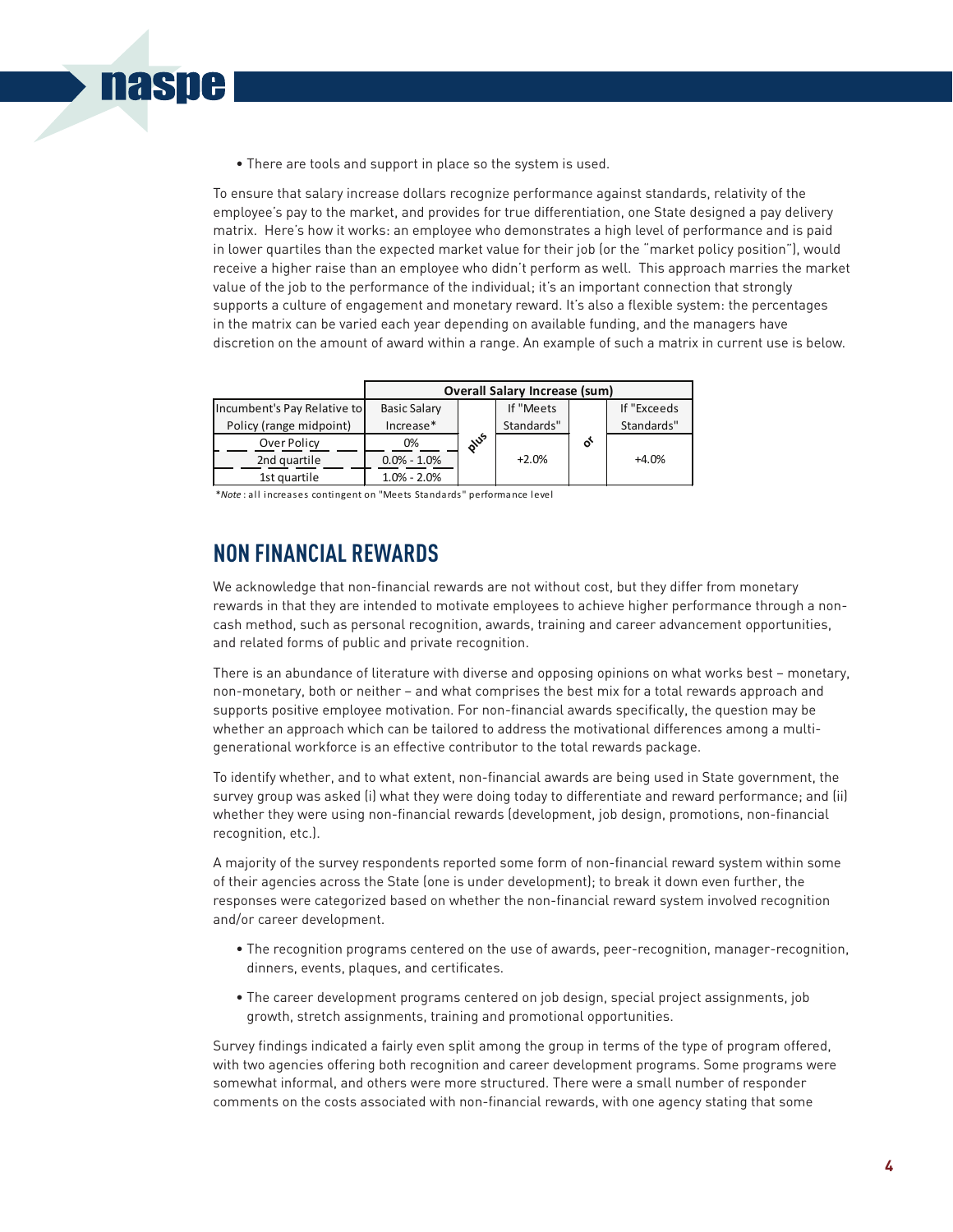

In both program areas, there was an absence of responder comments on any barriers linked to implementation of these programs within a union environment; one agency commented that their recently implemented advancement tool was "a very new cultural idea for unions and some of the legislature." This may signal a trend that may be related to shared challenges in these environments (i.e., attraction and retention).

Finally, in both program areas, there were multiple comments that agencies were doing a good job in being creative and making these types of rewards work in an environment where limited funds are available to acknowledge performance. This may suggest that State governments with these types of non-financial reward programs are effectively adapting them to meet the needs of agencies with diverse operations and services.

#### **ENABLERS AND DISABLERS OF EFFECTIVE SYSTEMS**

nasne

Even if we all agree that recognizing and rewarding positive performance is a good business practice that supports employee motivation and organization culture, it can still be challenging to implement and use. While many enablers and disablers of effective pay for performance have already been mentioned, following is a summary of what we heard from the States that participated in the survey and what percentage mentioned each:

| <b>Enablers</b>                                                           | $\frac{9}{6}$ | <b>Disablers</b>                                | %   |
|---------------------------------------------------------------------------|---------------|-------------------------------------------------|-----|
| 1. Supportive executive<br>and legislative branches                       | 58%           | 1. No linkage between<br>performance and reward | 58% |
| 2. Technology supporting<br>Performance Management                        | 53%           | 2. Unsupportive work culture                    | 53% |
| 3. Training/education for all                                             | 32%           | 3. Lack of funding                              | 47% |
| 4. Holding supervisors/managers<br>accountable for Performance Management | 26%           | 4. Lower priority than<br>other initiatives     | 11% |
| 5. Effective Performance Management<br>process in place                   | 21%           |                                                 |     |
| 6. Ability to tailor approach by agency                                   | 16%           |                                                 |     |
| 7. Utilize both cash/non-cash rewards                                     | 16%           |                                                 |     |

While the opposite of each enabler and disabler could also be listed, the table shows how the States categorized their responses as either one or the other.

Even though general comments ranged from, "Pay for performance is a bad idea," to, "Rewarding performance is viewed as an investment in the future," most were on the former's side of the spectrum. So, the near-term challenge is getting the appropriate support and in the long-term it's sustaining that support.